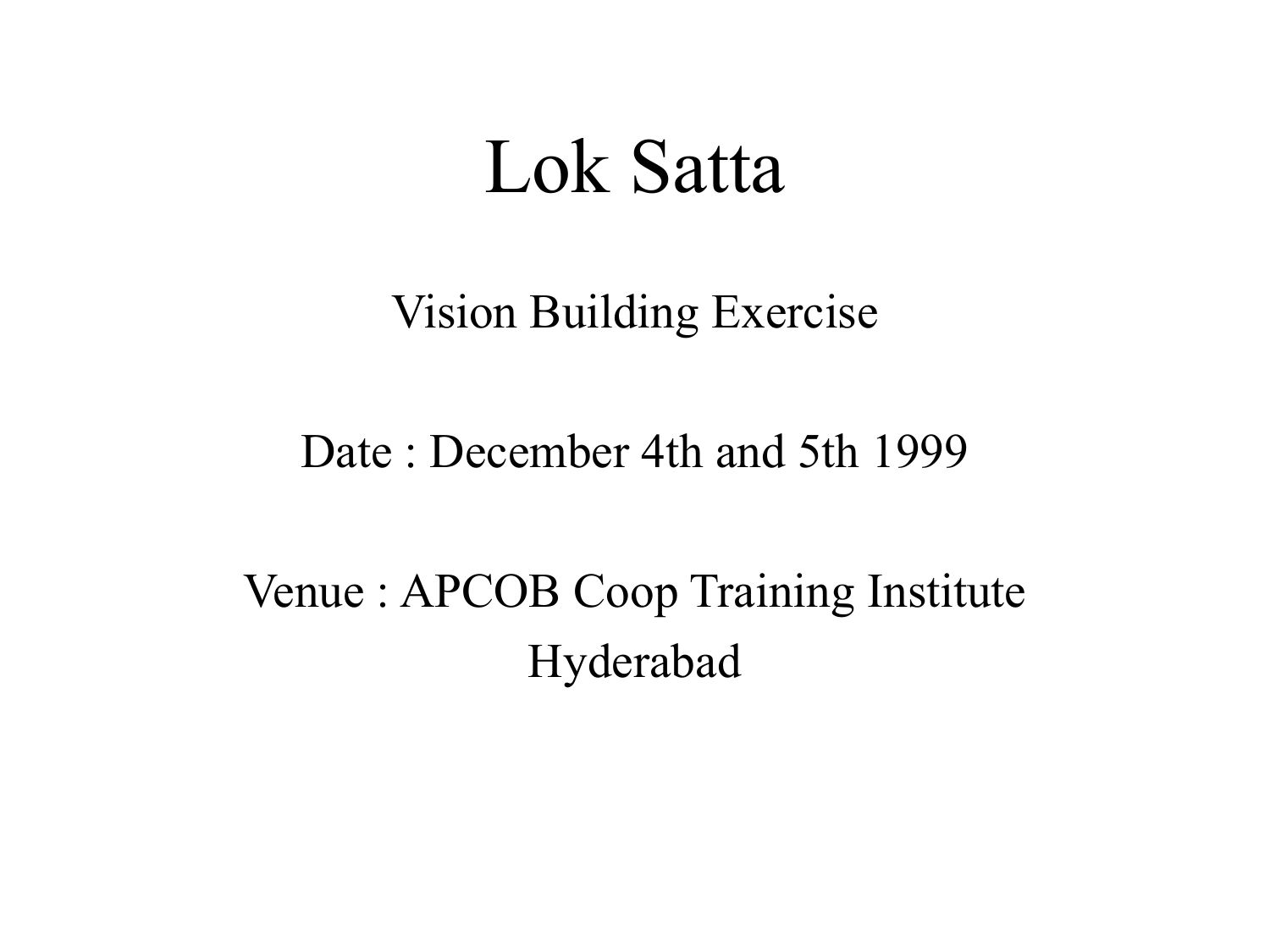#### Dream

- Democratic organizational structure spreading to all corners of AP to the grass-root level
- Effective networking with like minded (people) groups across the country
- Achieving 70-80% of democratic reforms mentioned in Articles of Lok Satta
- Empowerment of stake-holders
- Decisive Watch Dog role in the governance process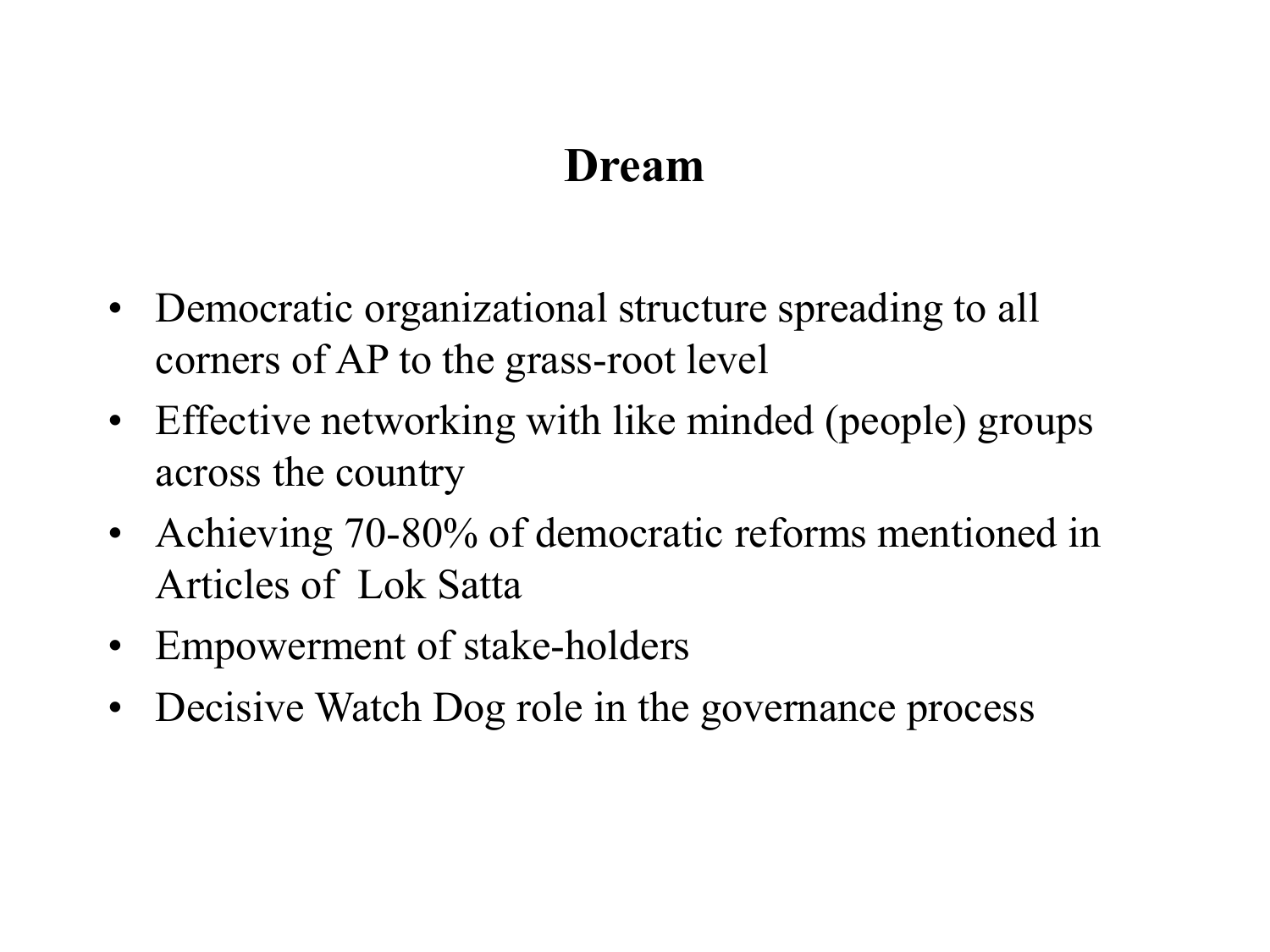## Tension

- Elaborate, Specific details of the reform proposals
- Seeking endorsement of the above by a wider section of public/domain experts and opinion makers, through effective interaction
- Influencing decision makers
- Direct resources to build effective primary/district units on a pilot basis in a short time span and emulate the results in the rest of the state
- Educate the members of Lok Satta in organizational selfgovernance

#### Continued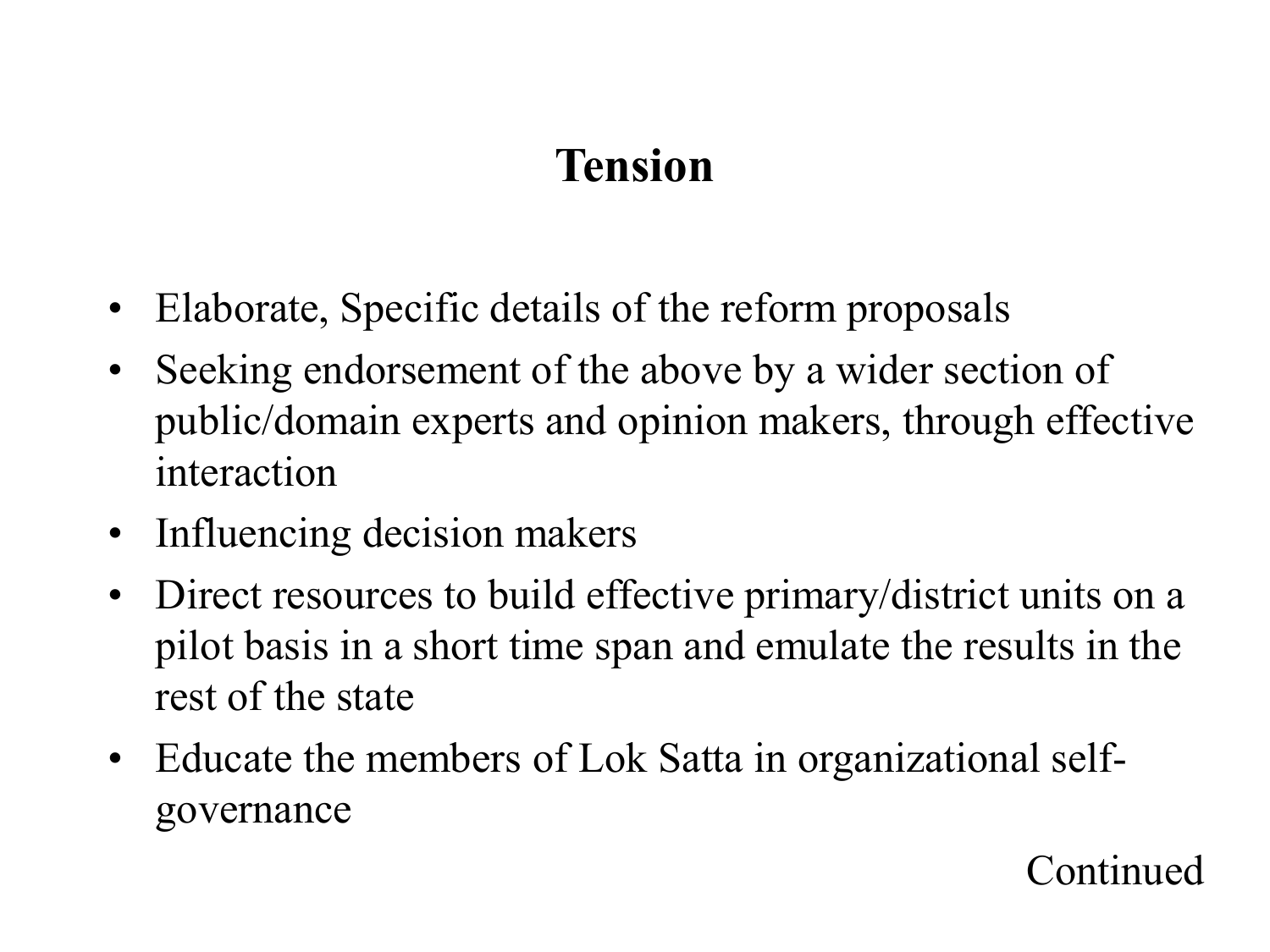## Tension

- Identify like minded groups and forge alliances with them
- Develop abilities/ acquire skills to function as an effective watch dog to ensure proper implementation of the reforms
- Develop organizational strength to seize opportunities for enhancing people's power
- Raise resources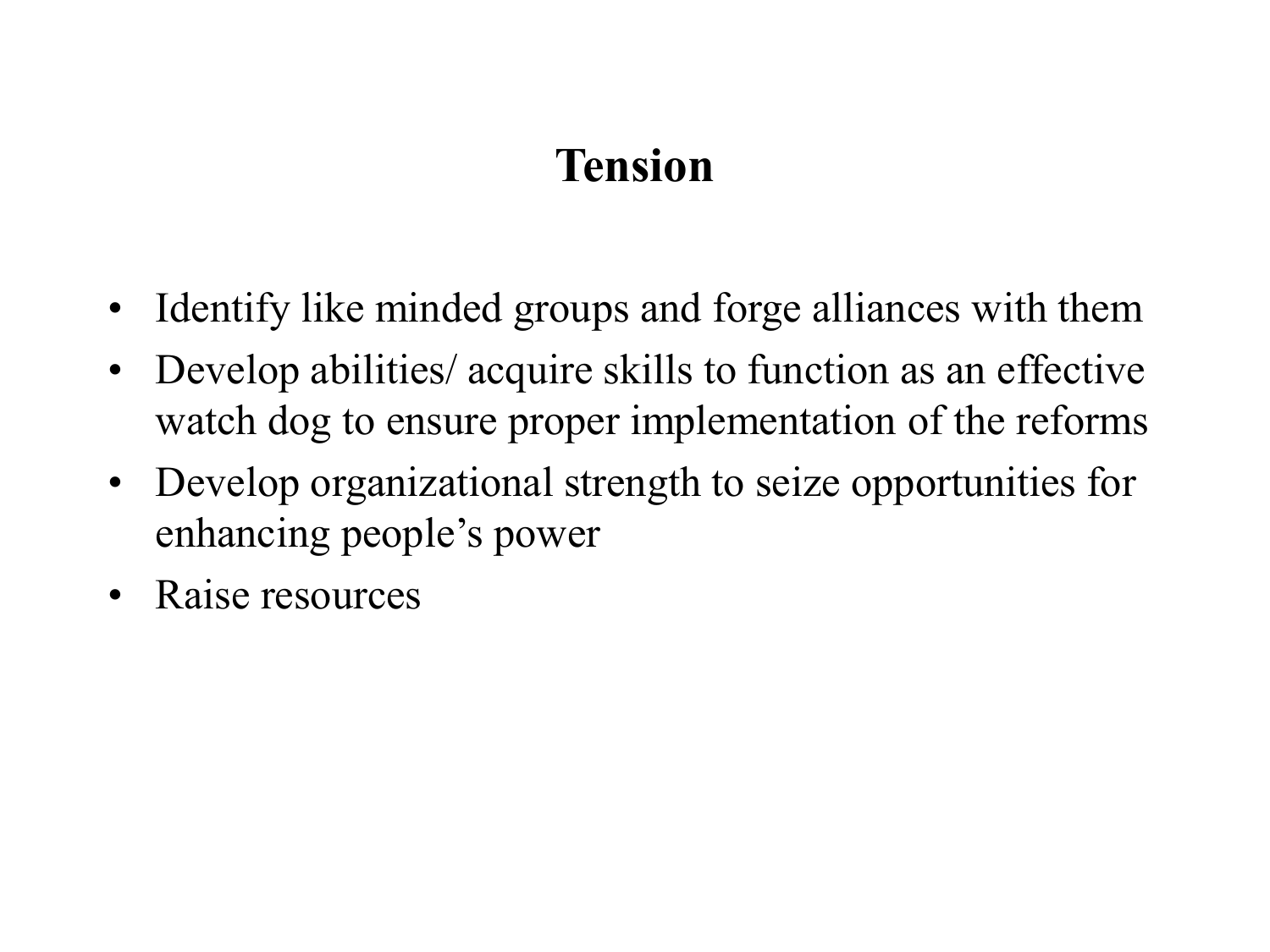## Mission Statement

• People centered, genuinely democratic governance as reflected by clear linkage

between taxes - and public services, Vote and well being of citizens Authority and Accountability

• A governance system that can fulfil the necessary preconditions for a civilized democracy namely Rule of Law, Basic freedoms, Basic Infrastructure & Economic Opportunities, Universal access to Primary Health and School Education, and Speedy and Efficient Justice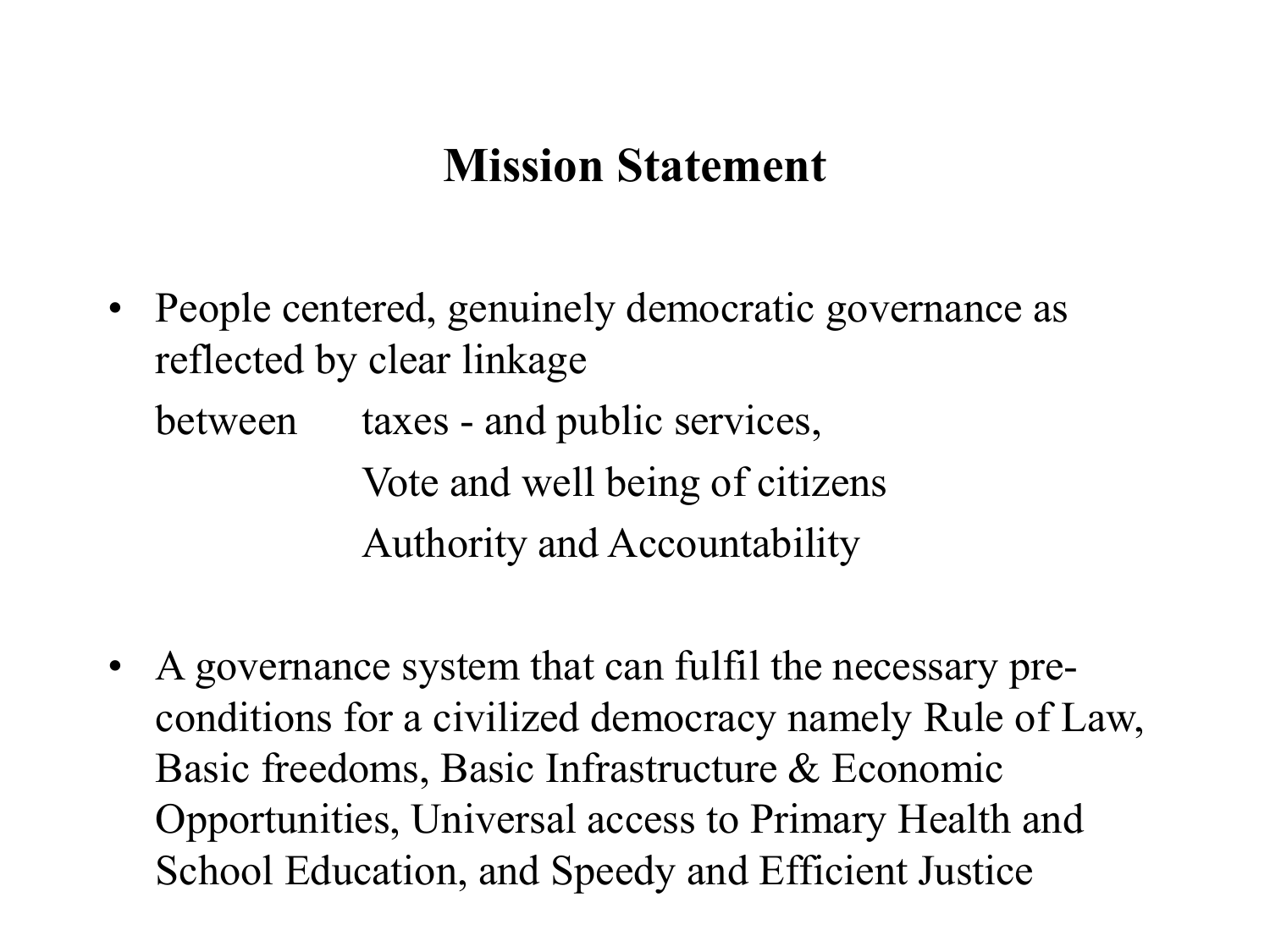## Statement of Current Reality

- Clear agenda, capacity to build consensus, built a non-partisan and credible image across the state with a vast reservoir of good will
- Emerging as a leading movement in governance reforms at the National level
- Hasn't been able to expand within AP as fast as we would like to and to bridge the gulf between spread of ideas and organizational building
- Our reach is largely limited to educated middle class who have not been sufficiently motivated for self-action
- Tendency of people remaining passive and of people leaning too much on Lok Satta
- Proven ability to act in short bursts but inability to sustain at grass root level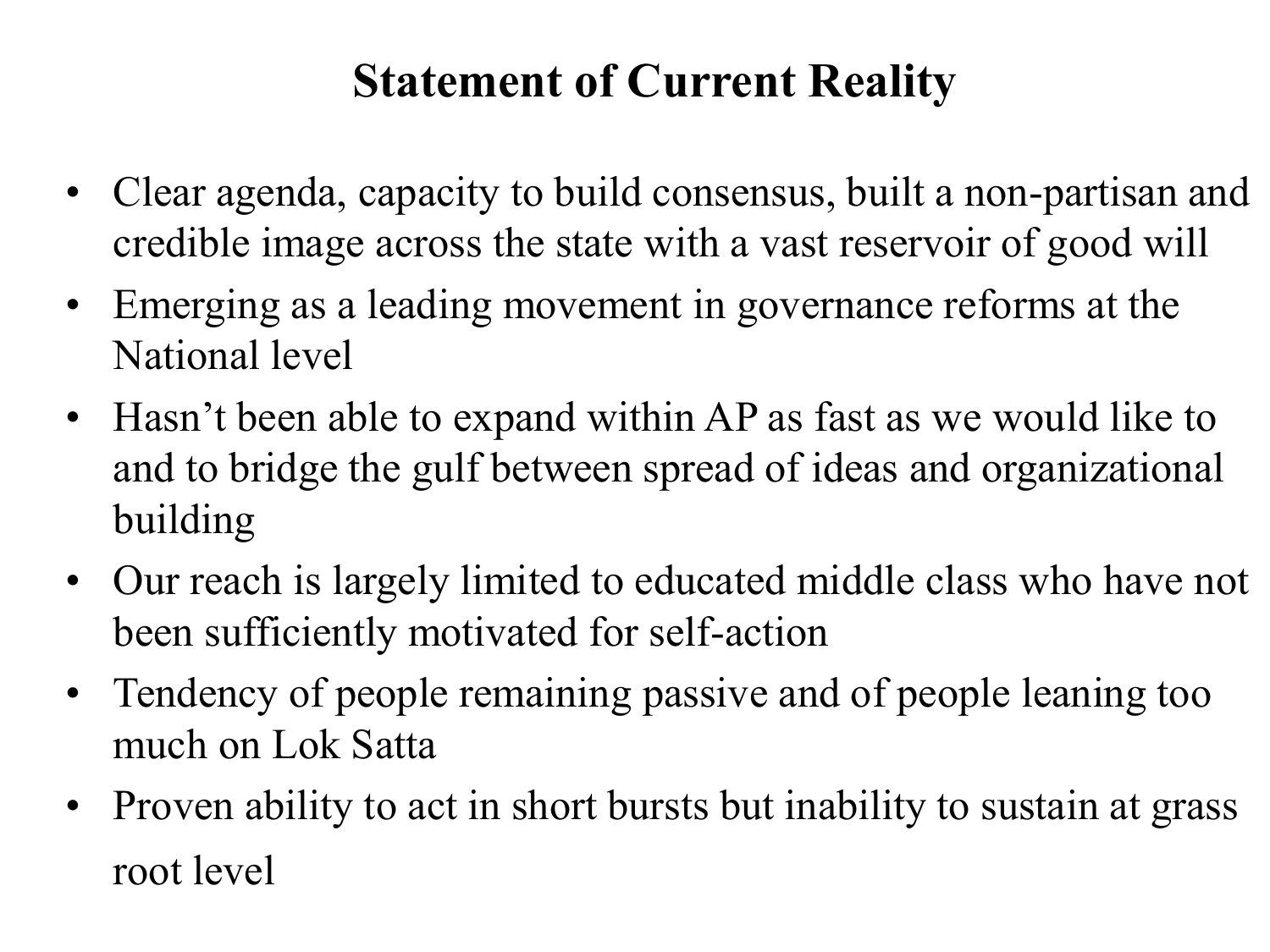## Short Term Vision - 2002

- 1 Specific Reform Proposals
	- Local bodies empowerment
	- Citizens charters for all government departments
	- Right to information
	- Right to Primary Education
	- Access to Primary Health
	- Electoral Reforms at State level
	- Grama Nyayalayas
	- Sanitation, construction of toilets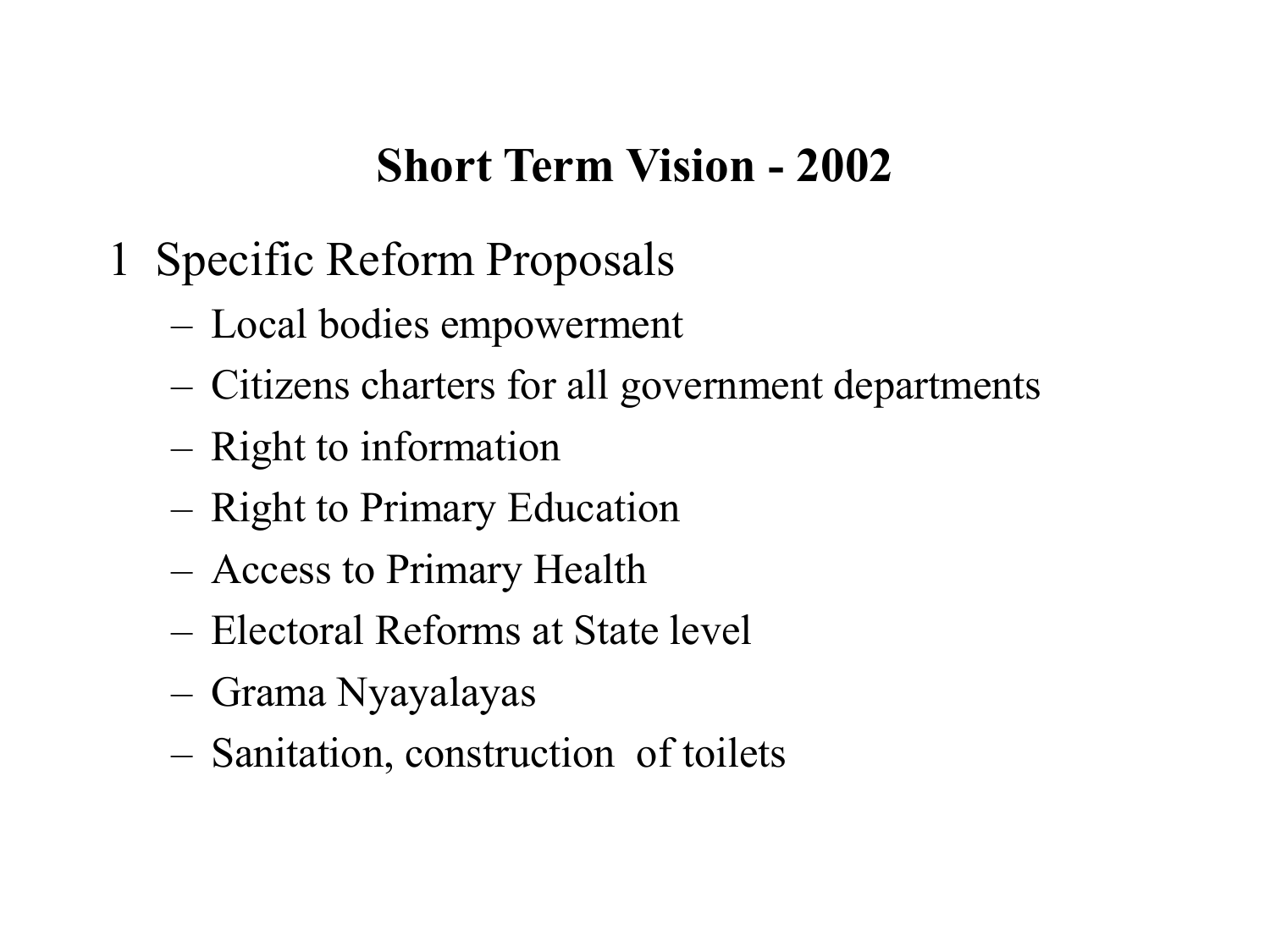- 2 Endorsement
	- Effective interactions
- 3 & 4 Organisation :
	- Reach 100% District units
		- 50% Mandal units
		- 25% Primary units
	- Training 100% Office bearers
		- 50% Active members/volunteers
- 5 Networking
	- Present pace of networking to be speeded-up and alliances forged with like minded groups both locally and nationally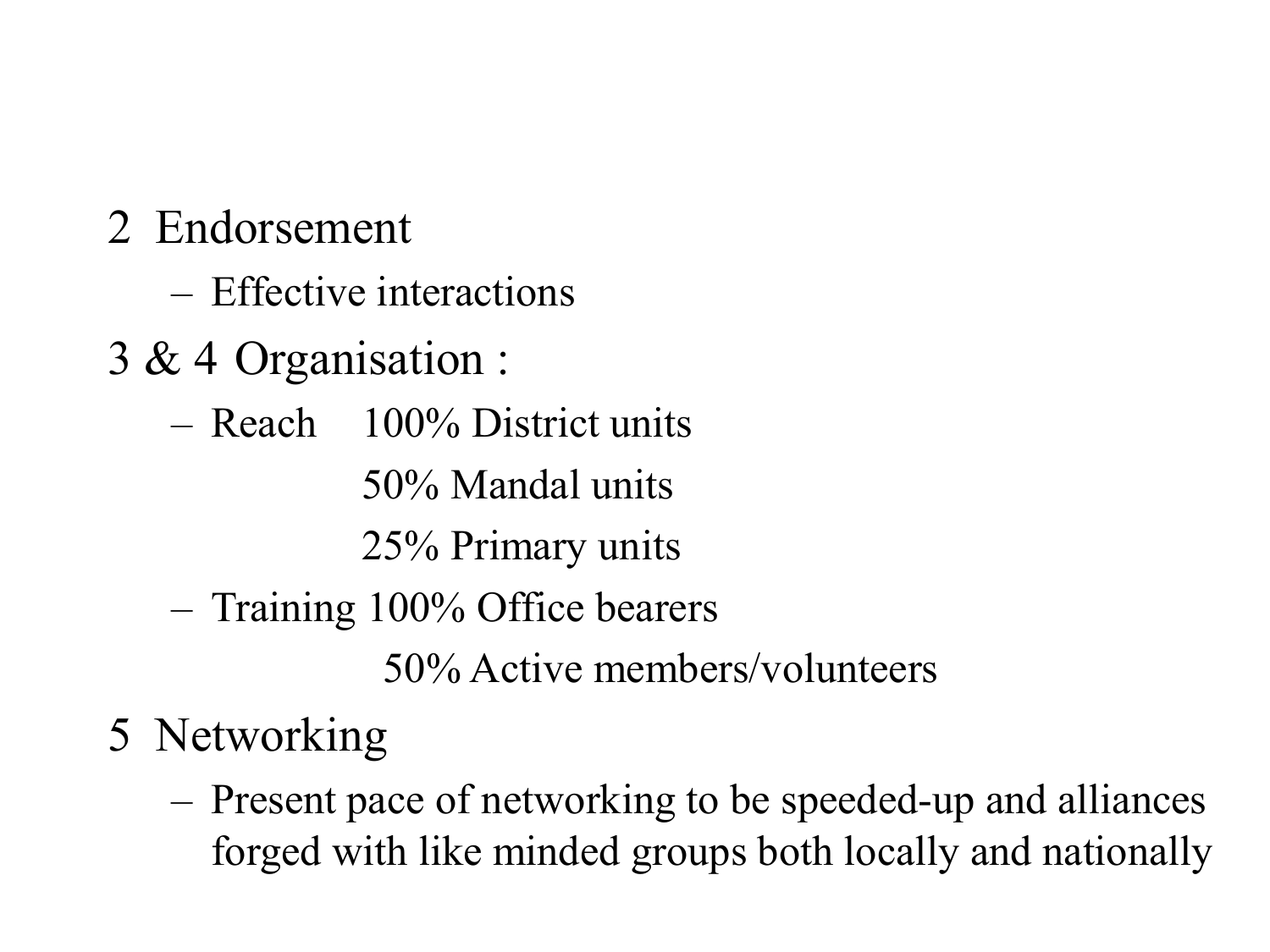- 6 Watch Dog Function:
	- Develop capability on 5 or 6 major user departments (locally identified)
- 7 Seize Opportunities
	- Electricity Reforms
	- Local body elections
	- Stake-holders/self help groups
	- PVP
- 8 Resources
	- Raise enough resources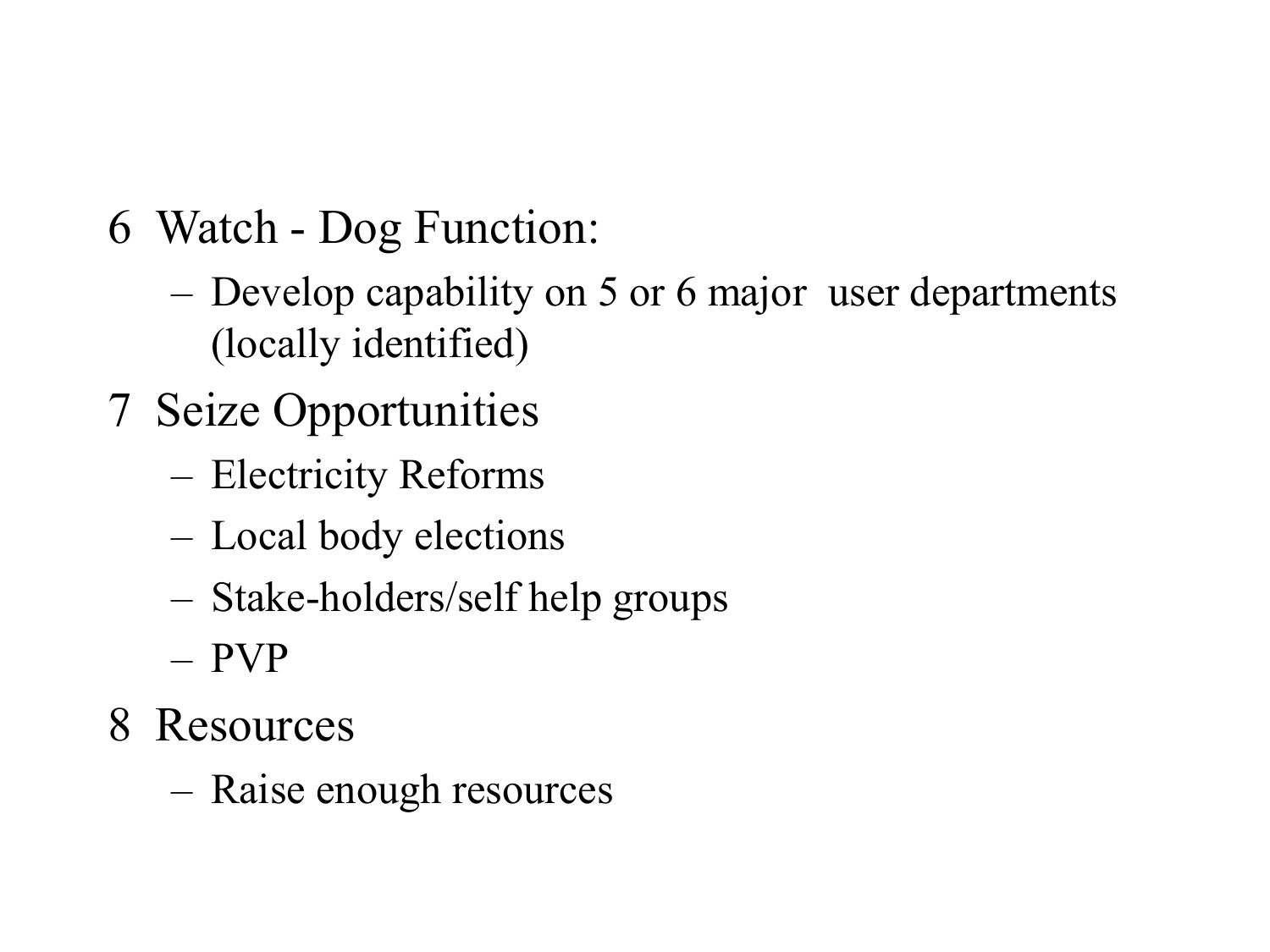#### Current Reality (Assessment)

- 
- 
- 
- LS Size/Structure Fr.Raphael
- Profile of LS People Verma
- 
- 
- 
- Time Line **-** Rama Reddy
- Achievements Mohan Reddy
- Governance Today KAN Murthy
	-
	-
- Helping Forces Sambasiva Rao
- Hindering Forces Sanjiva Rayudu
- Learnings Dr Jayaprakash Narayan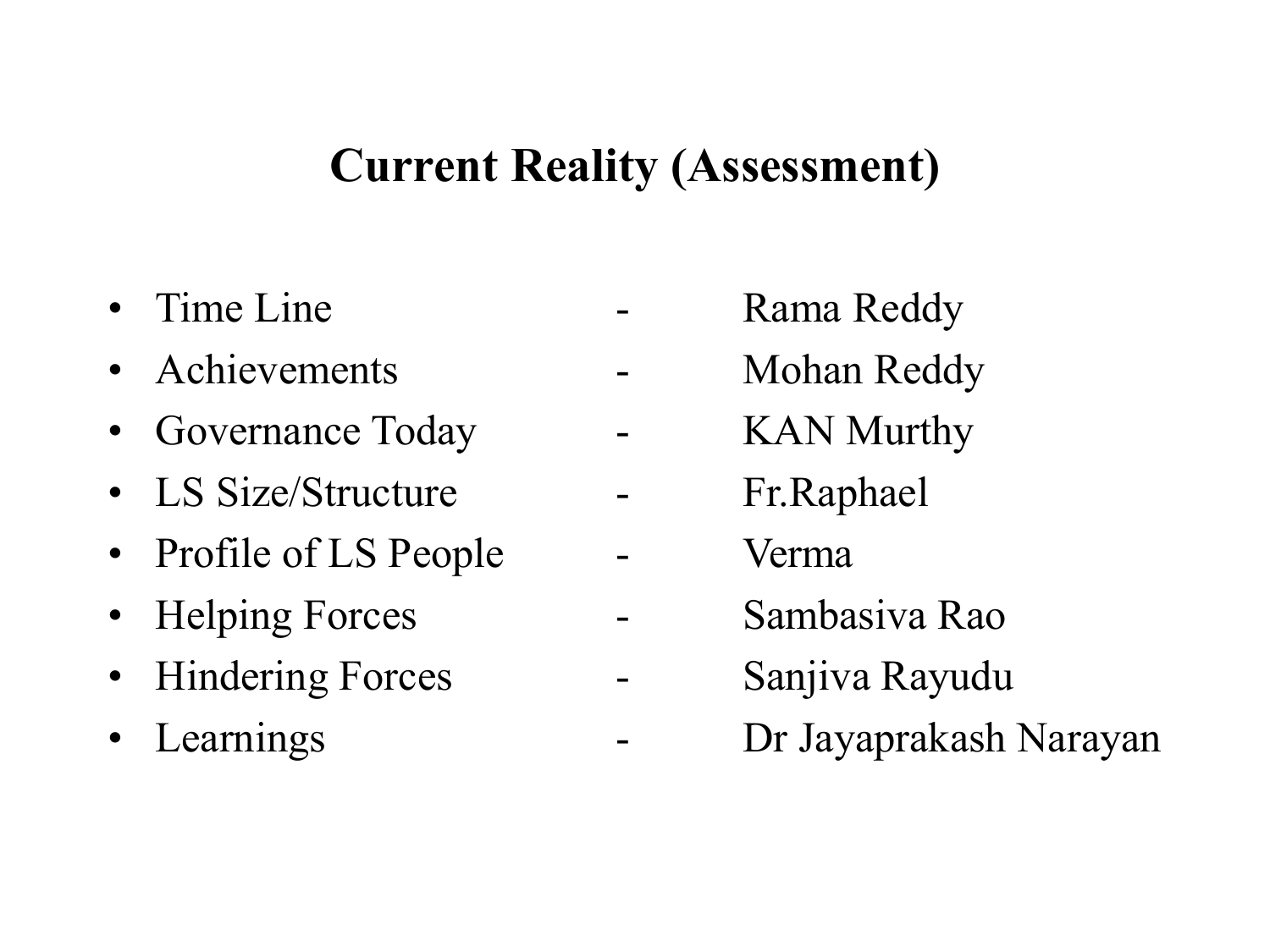# Reforms Target 2002

- In  $AP$
- Local Self-government already exists
- 
- 
- 
- 
- 
- 
- Electoral Reforms criminalization draft ready
	- Money power yet to be done
- Right to information Information ready, Draft to be prepared
- Gram Nyayalayas  $\bullet$  to be prepared  $\&$  lobbied
	- Administrative Reforms ideas are ready, Draft to be made
- Stake Holders Market Committees
	- Cooperatives
	- Water users
	- Ward Committees

- **Sanitation**
- - Citizen's Charter Lok Satta groups can provide Information Already prepared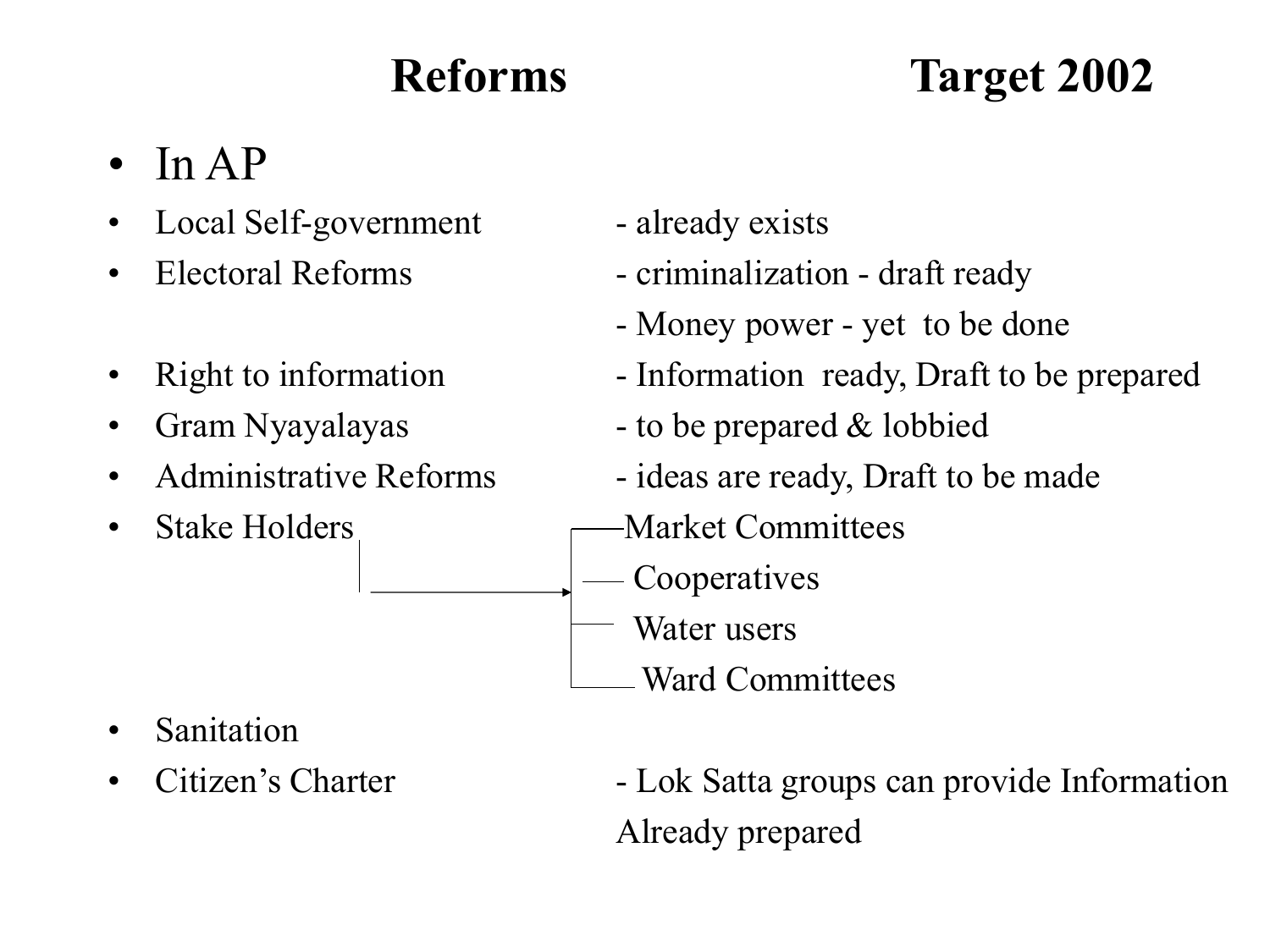# Media and Publicity Target 2002

- Production and distribution of Audio, Visual capsules
- Booklets, pamphlets, posters, stickers
- Press reporting, briefing
- Contacts with elements in political parties
- Contacts with Industry
- Contact NGO's, Professional bodies
- Arrange debates, Seminars
- Cultural teams to be trained and information to spread
- Students participation through special schemes designed
- National media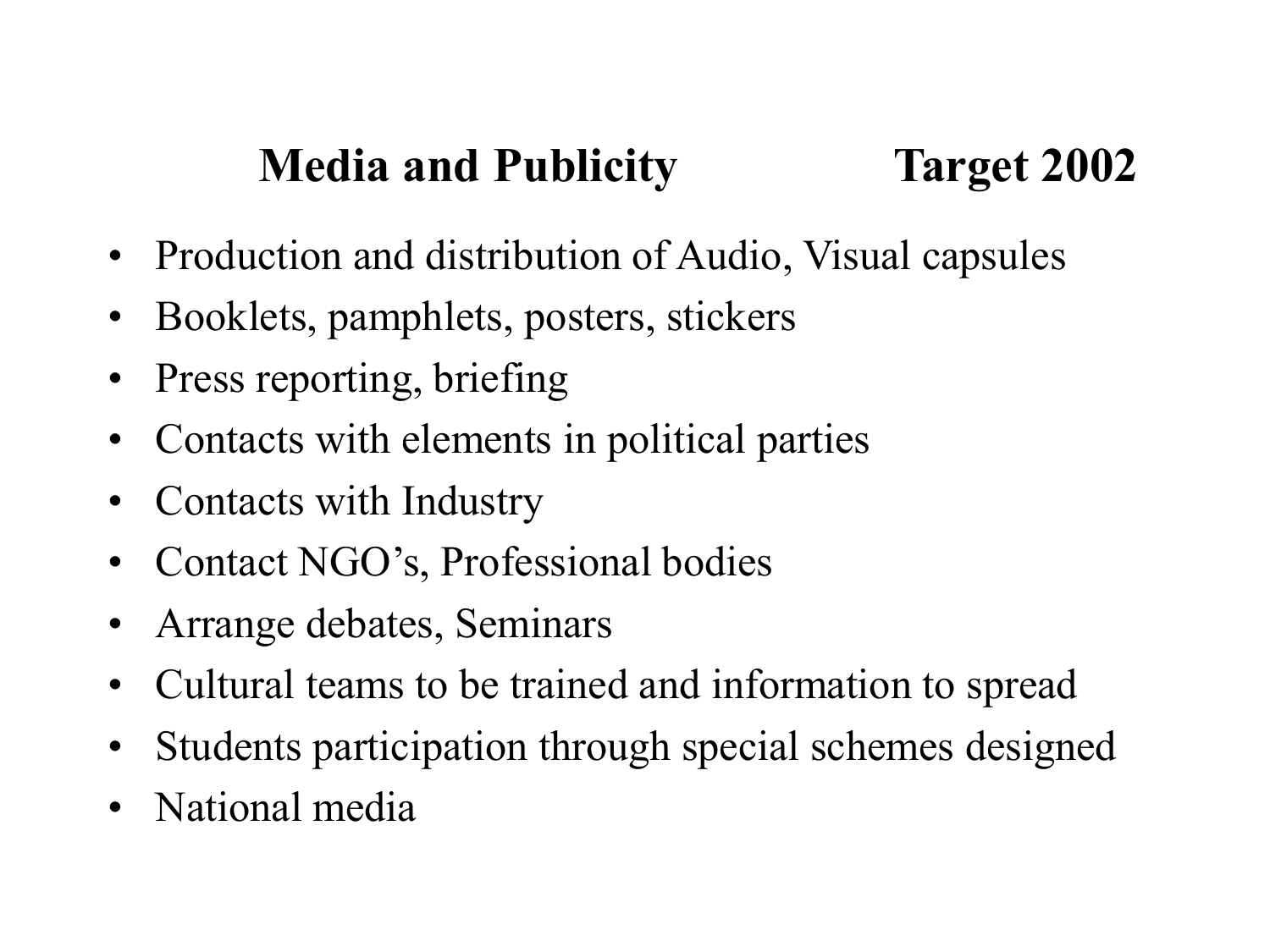# At National

- Federalism equipped
- Local self-government already
- 
- Political parties Already exists
- 

Institutional checks - Lokpal - exits

- 
- 
- Judiciary to be discussed
	-
	- Elections Criminality exits
		- Money power put effort
		- Malpractice examine
		- Proportional Representation exits
		- Right to information Info exits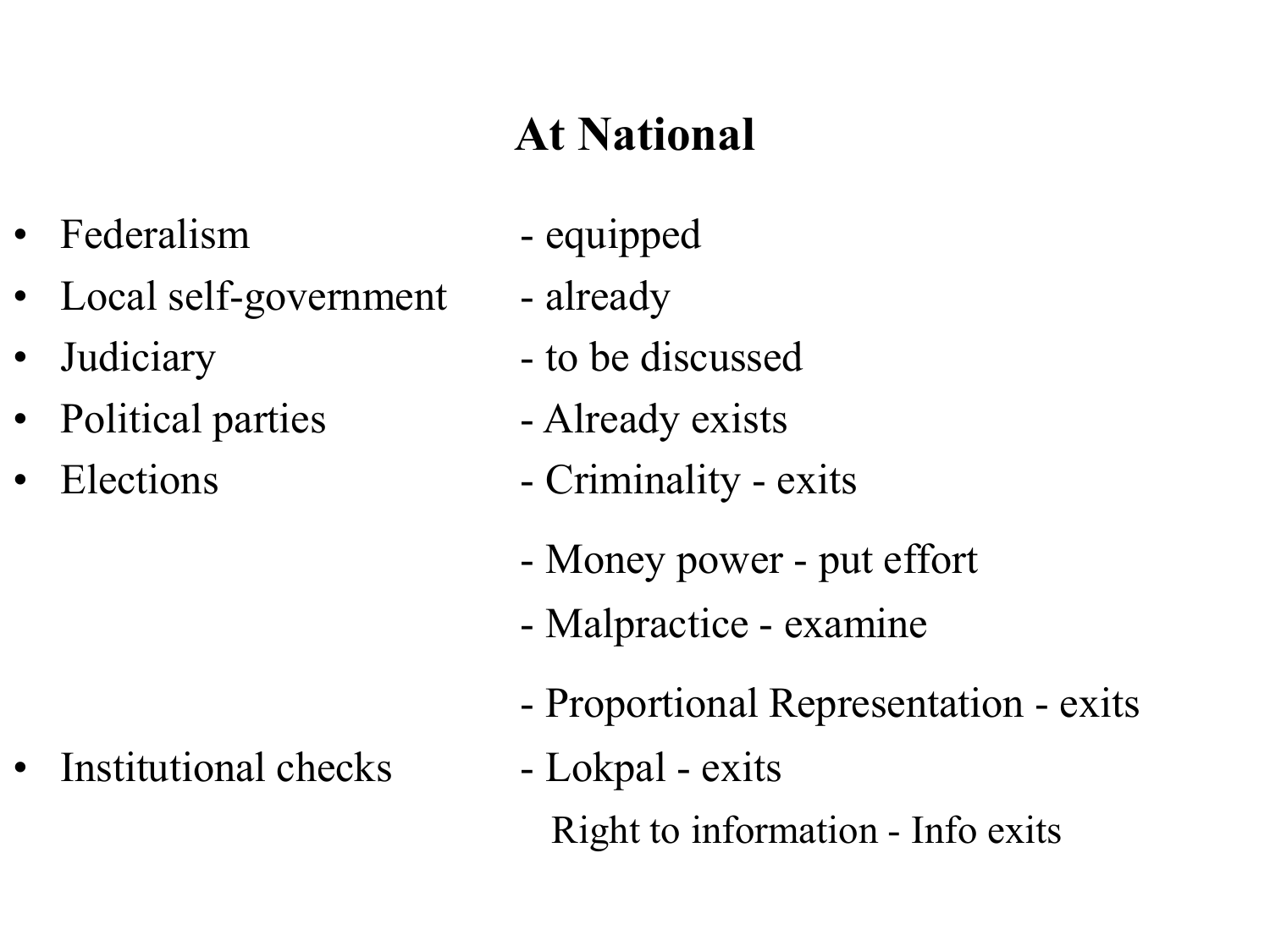## Financial Resources

A Increased Activities - Need for greater resources Therefore greater planning and Importance for Raising Resources

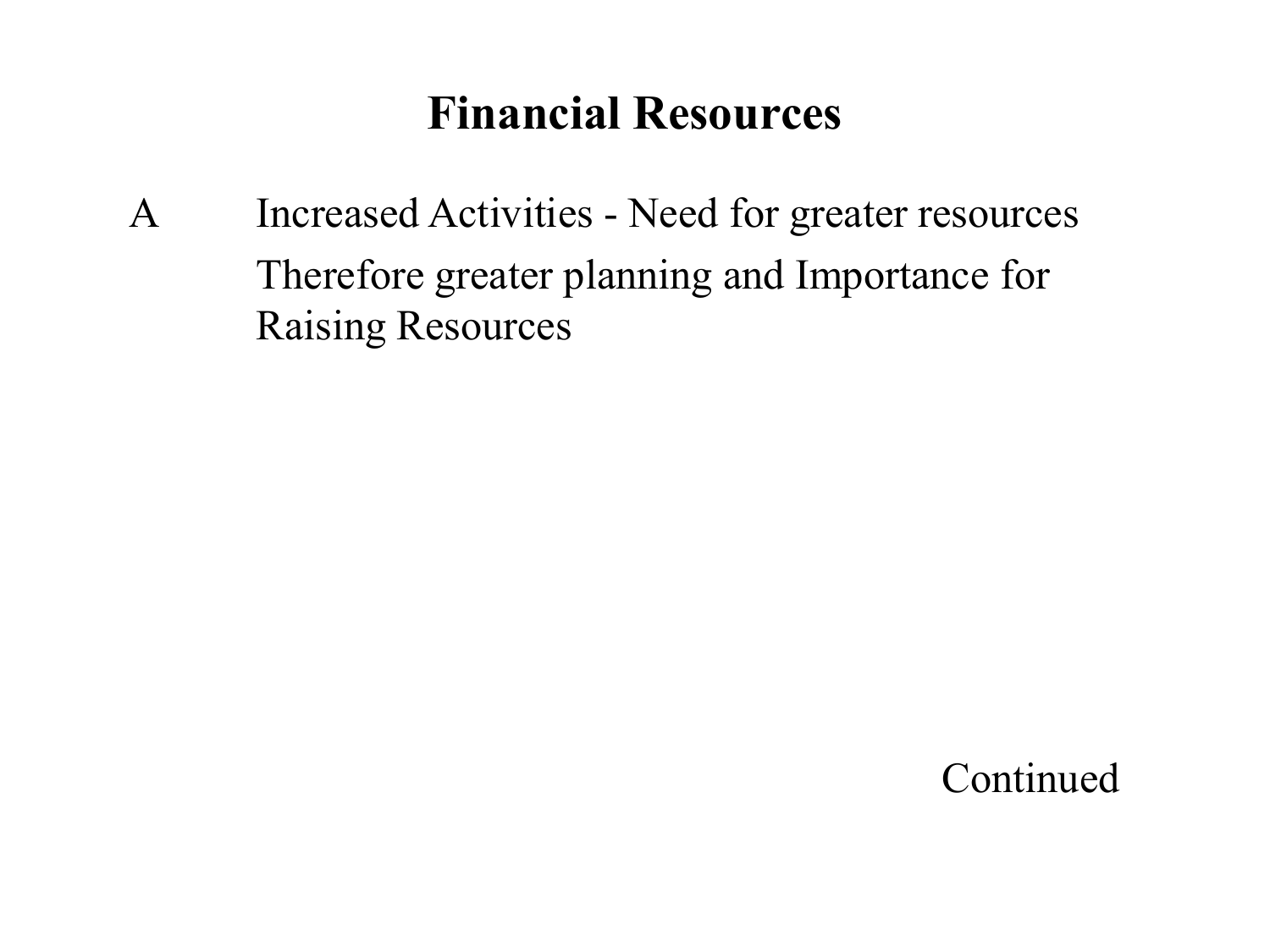# Financial Resources

# **B** Spending and Funding at two levels Field Levels

- a) Generally District and other levels agree that they should be self financing
- b) Sometimes they may need support
- Sources Membership fees
- (Question of sharing)
	- Individuals working
	- Membership drive
	- Look for donations
	- No strings attached (Service-membership Donations- Sponsors)

# Apex Levels

- 1 Generally tighter position
- 2 Fund Raising Committee Group
- 3 Listing of sources
	- Individuals
	- Institutions
	- Others
- 4 Follow up of those approached; Identification of New sources
- 5 Availability readily of project material

#### Continued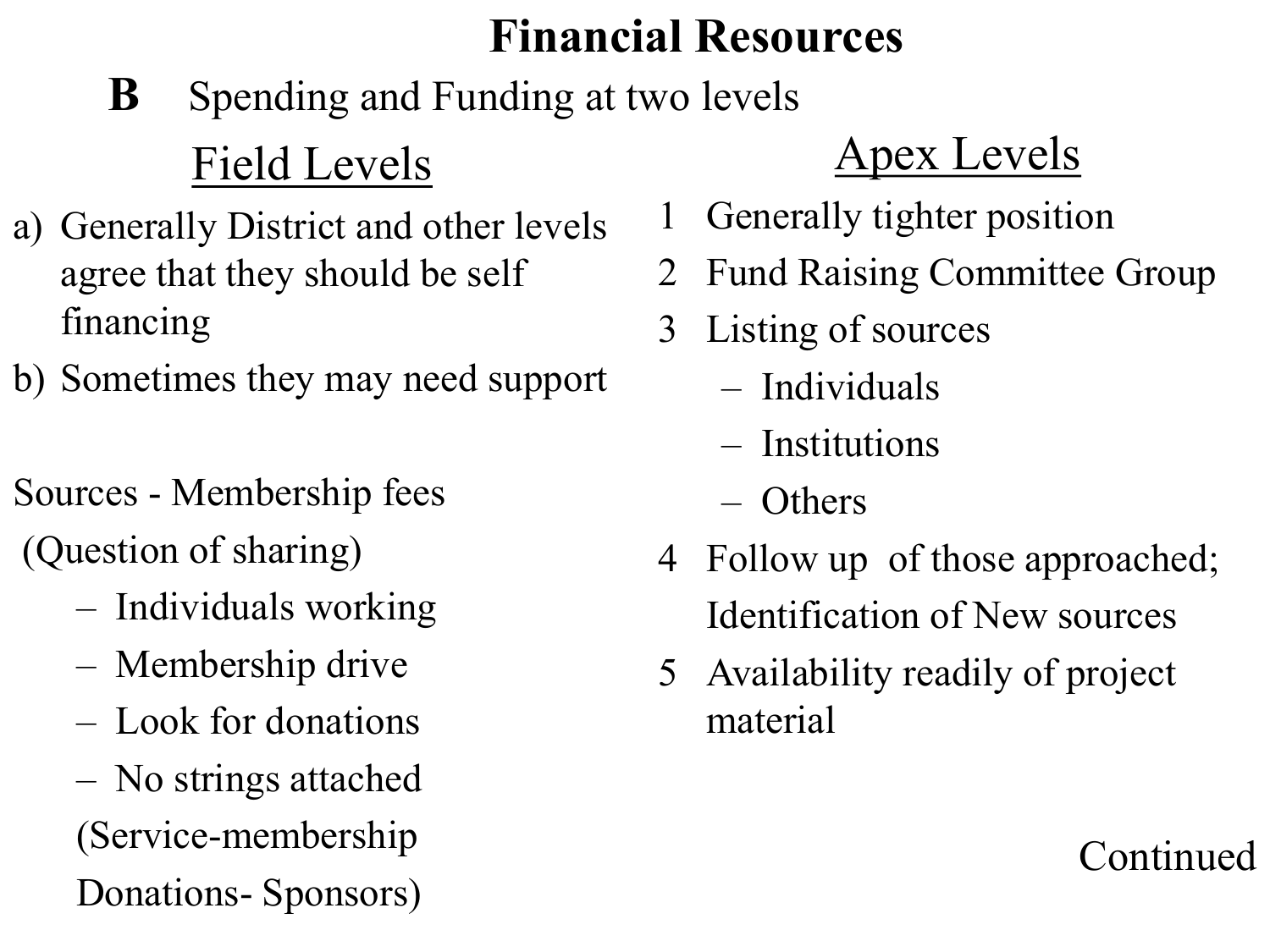## Financial Resources

Need for forward planning/budgeting/choice of programs

#### Human Resources

Commitment

- More required Volunteer Students Training
- Resource Persons Expertise Emphasis on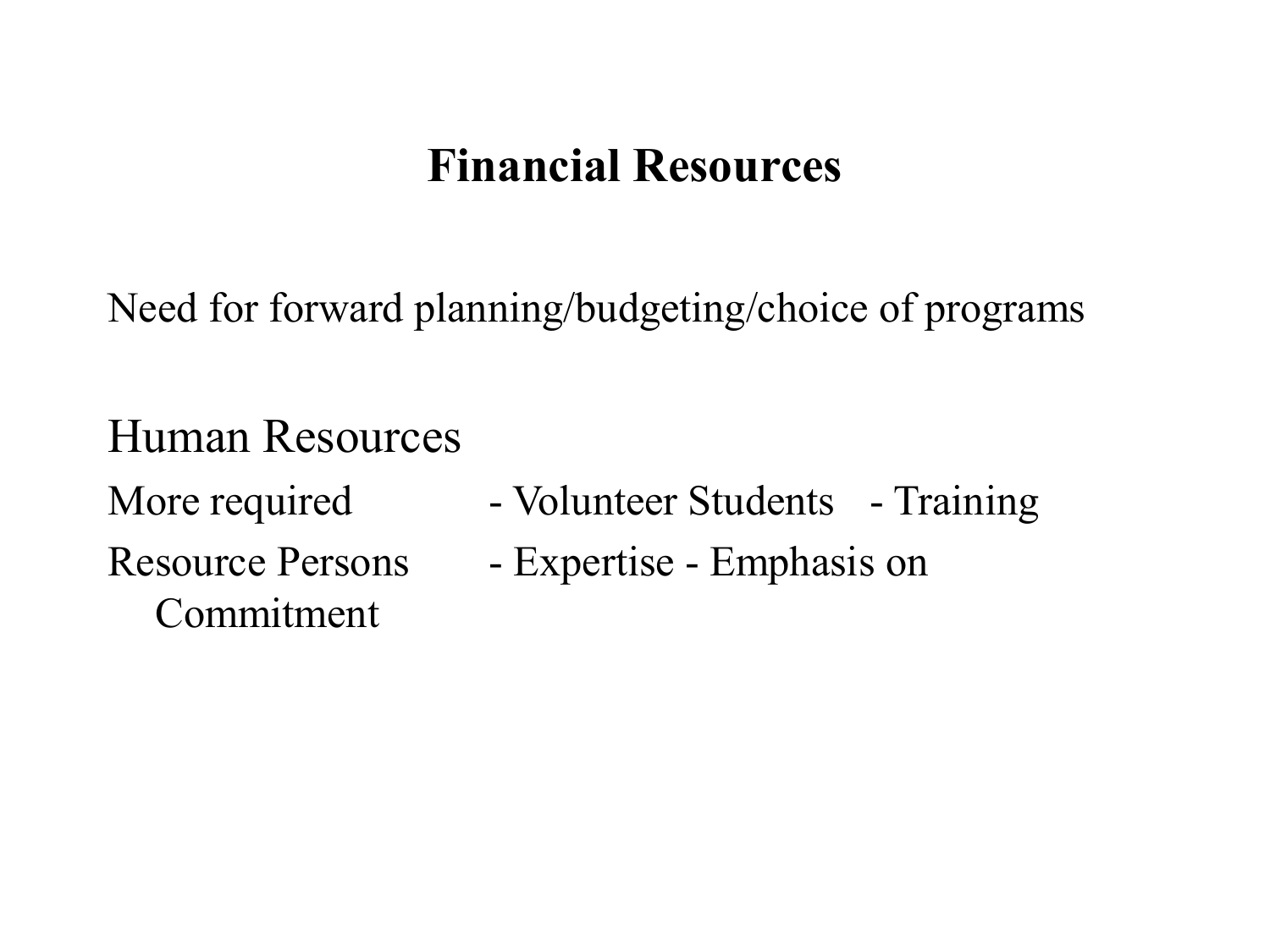## Capacity Building

- Training :
	- Apex level training cell
	- Material, Aids and necessary R&D to be handled at the Apex level
	- In turn train resource persons at the District level
	- Resource persons will train office bearers, volunteers and members
- Networking
	- Forging alliances with other NGO's and voluntary groups
	- Identification of these groups to be done at each level independently
	- Identity groups to be affiliated
	- Identify groups for joint action on specific issues

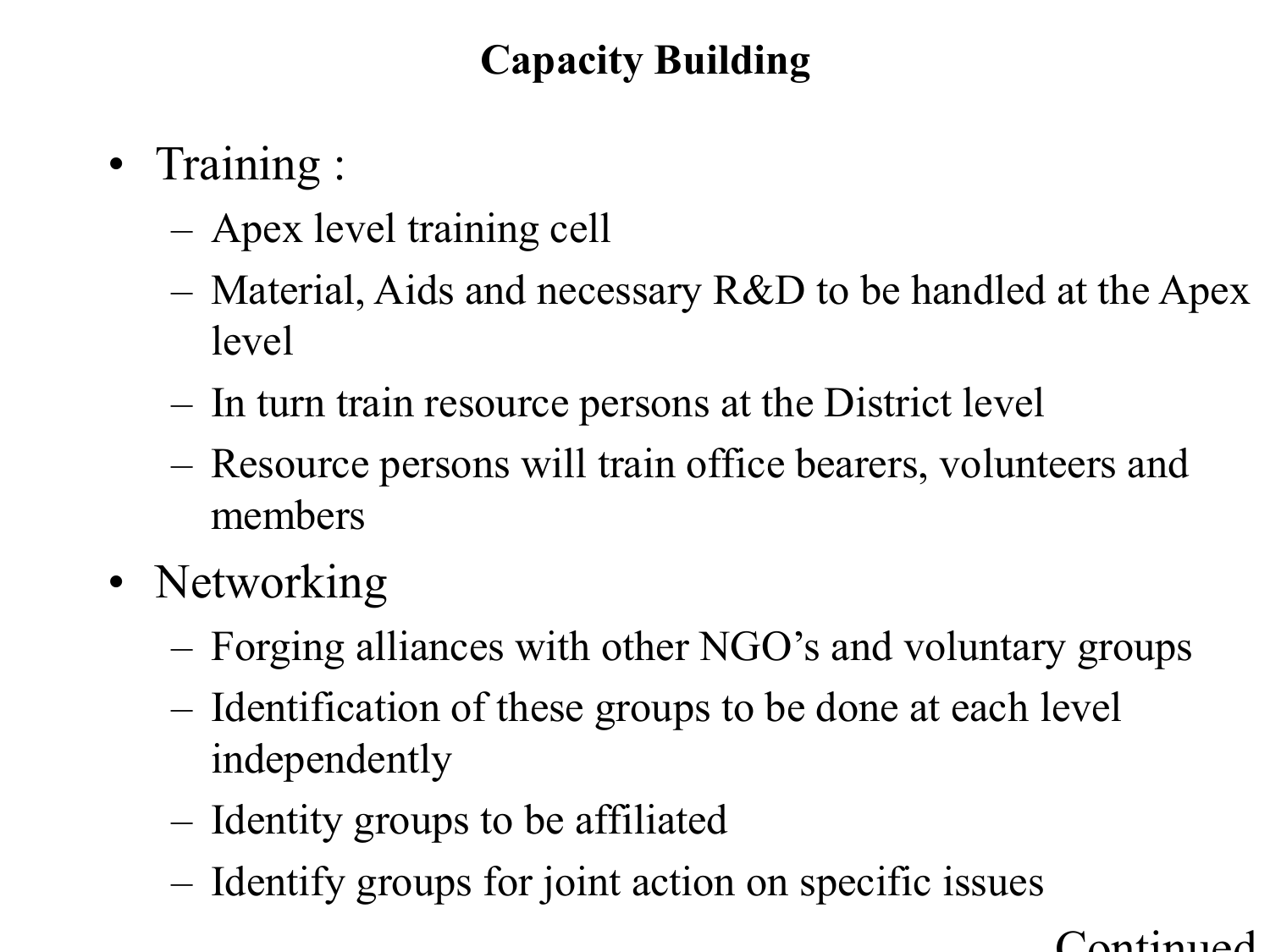## Capacity Building

- Organization Activities
	- Membership Drive for 1 month every year
	- Identity domain experts to assist and participate in our activities
	- ex : People's Watch
		- Election Watch
		- Specific Reform Goals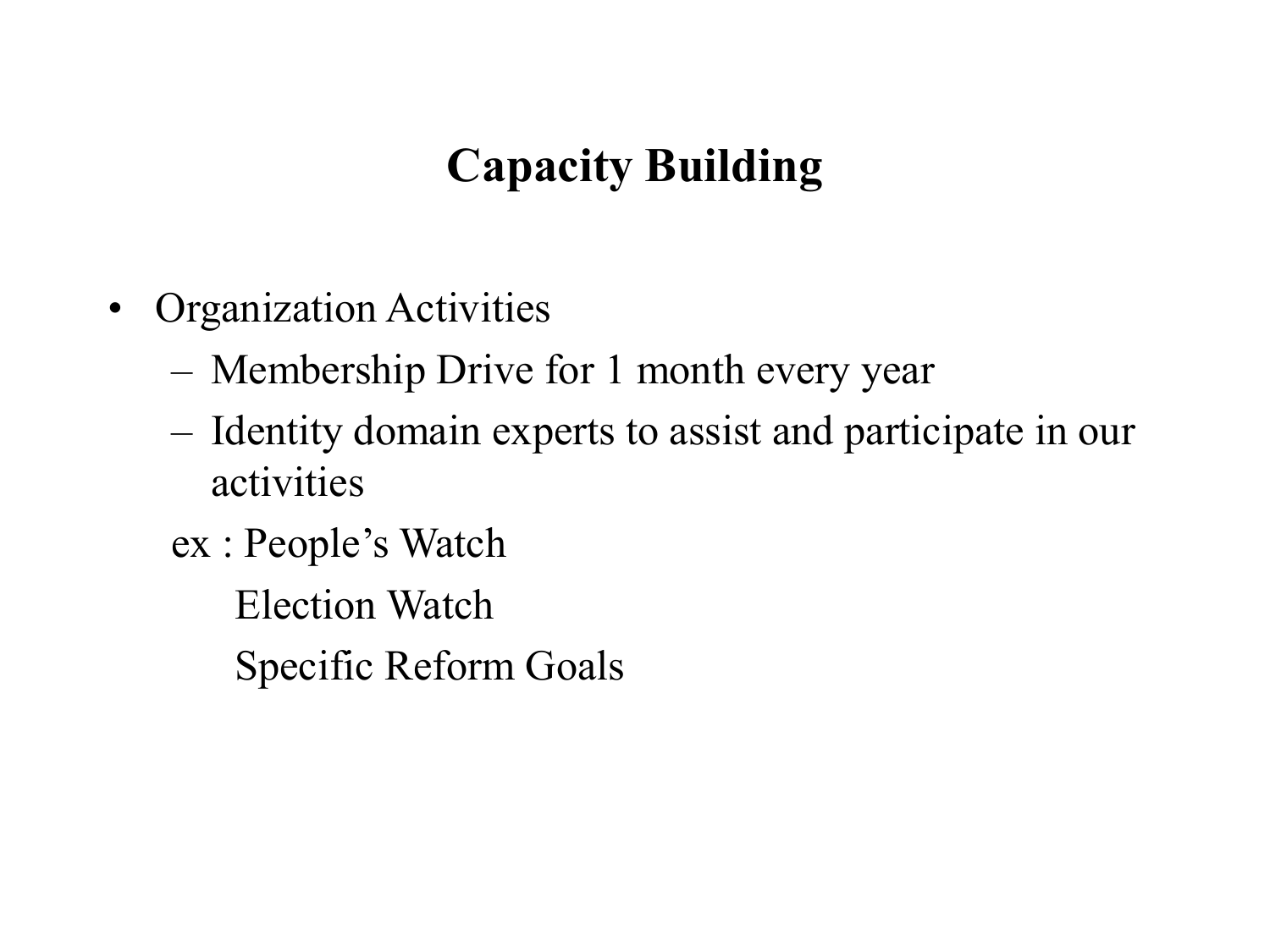# Lok Satta

## Raison D'etre (Purpose)

To Establish People' Sovereignty

(or)

To Promote Good Democratic Governance with Self-Correcting Mechanisms

#### Values :

- Apolitical/ Non-partisan
- Accountability
- Professionalism
- Decentralisation
- Collective Action/Democracy
- Self-Governance/self-correction

### Approach :

- Movement
- Legislation
- Collective Assertion